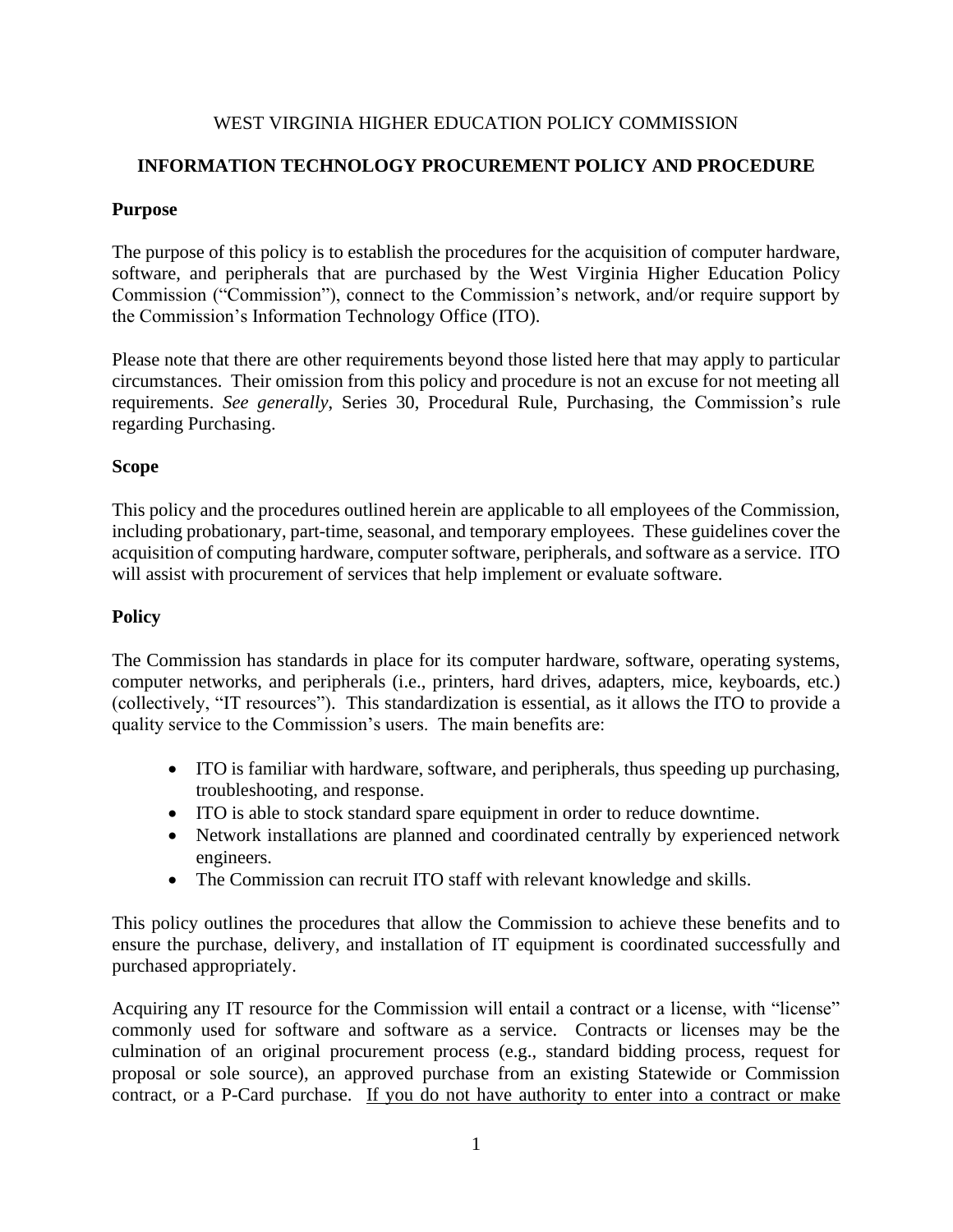purchases on behalf of the Commission, you may be taking on personal liability for entering into a contract or making a purchase that has not been approved by the appropriate Cabinet-level manager. For example, free online software procured by clicking "I Agree" or its equivalent is a procurement most employees do not have the authority to make. Only the ITO and Cabinet-level managers have such authority.

## **Procedures**

Any request for the purchase or acquisition of any IT resource should be made in consultation with the ITO.

The ITO shall be involved in any software purchase if any of the following will occur:

- 1. The ITO's assistance will be required to implement the software;
- 2. The software will require Commission credentials for authentication;
- 3. The software will be made generally available to Commission employees outside the requesting office or work unit;
- 4. Integration with other Commission systems is required; or
- 5. Ongoing support from the ITO is expected.

The ITO shall be involved in all hardware purchases, including:

- 1. Desktop or laptop computers;
- 2. Tablets;
- 3. The hardware will require Commission credentials for authentication;
- 4. The hardware will be made generally available to Commission employees outside the requesting office or work unit; or
- 5. Hardware that is permanently mounted or for which ongoing support from the ITO is expected.

Purchases of peripherals require involvement by the ITO if there is an expectation of future support. ITO involvement is always recommended to ensure device compatibility and best pricing.

The ITO generally does not support hardware or software that has been purchased without ITO involvement. Support for such systems would be best effort and only as time allows.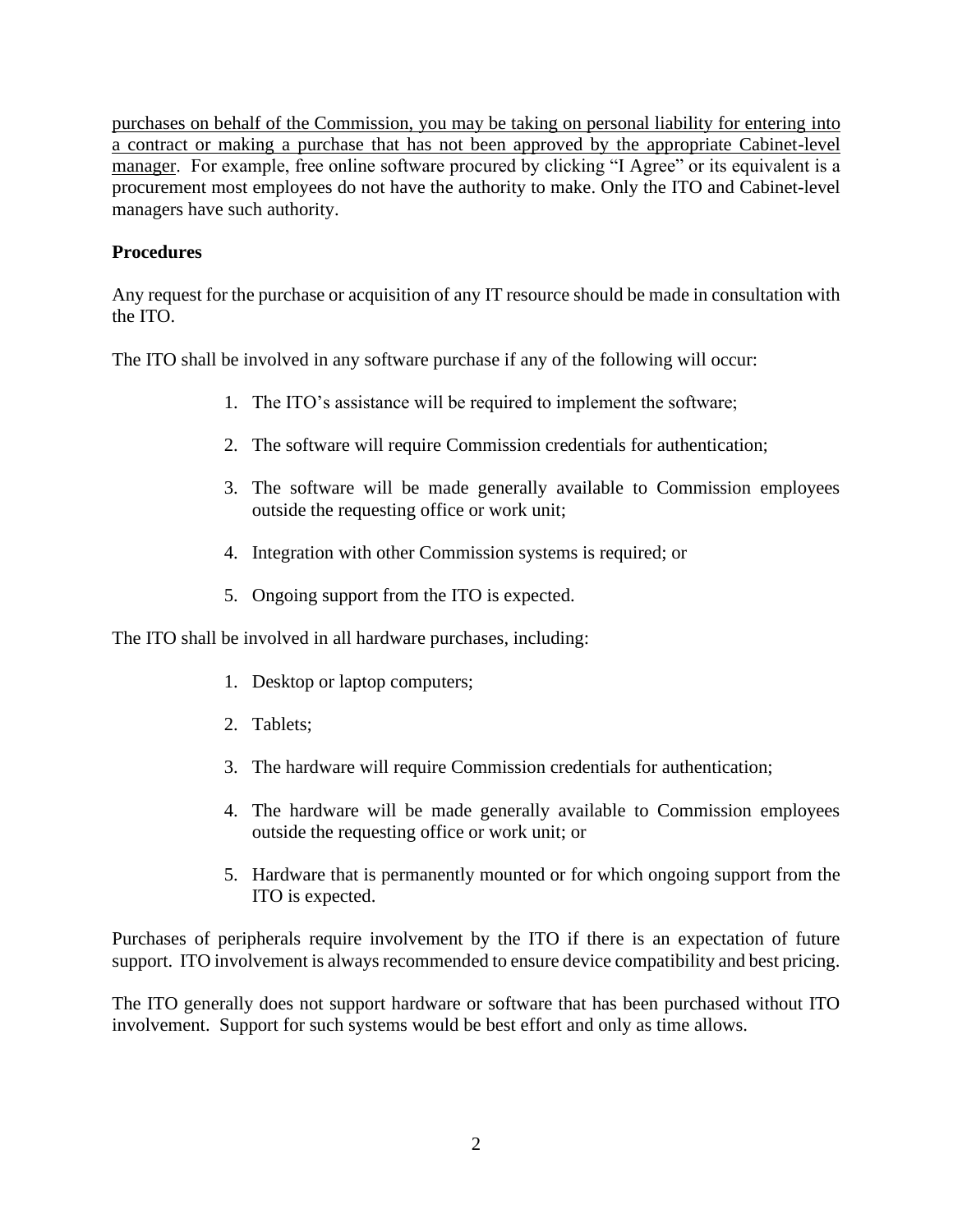### **Standard Hardware or Software**

The purchase of any standard hardware shall be made only by the ITO, who shall comply with applicable State competitive bidding and purchasing requirements.

The purchase of any standard software or peripherals to be used by a particular office or work unit priced at \$1,000 or less may be made on that office's or work unit's P-Card only with the prior written approval of the appropriate Cabinet-level manager. The approval of such Cabinet-level manager shall constitute sufficient approval to process the P-Card transaction for payment. Before making any such purchase, the requesting employee or his or her Cabinet-level manager should check with the ITO to see if the requested software or its equivalent is already available under an existing Statewide or Commission contract.

The purchase of any standard software or peripherals to be used by the whole agency or priced at \$1,001 or more can only be made by the ITO.

### **Non-Standard Hardware or Software**

Any Commission employee requesting the purchase of non-standard hardware or software shall first request approval for such purchase from the Cabinet-level manager over his or her office or work unit. If the Cabinet-level manager agrees that such purchase is necessary for the efficient operation of the office or work unit, he or she shall forward such request to the ITO for approval.

The ITO shall determine whether the requested purchase is compatible with existing standards and equipment; its support requirements; and its suitability to the Commission's technology needs. If, after review, the ITO does not approve the proposed purchase, it may ask the requesting office or work unit to reconsider its request or suggest an alternative purchase.

If the ITO does not approve the non-standard purchase and the requesting office or work unit does not accept the proposed alternative, the requesting office or work unit may appeal the ITO's decision to the Executive Vice Chancellor for Administration or his or her designee. The Executive Vice Chancellor for Administration or his or her designee shall met with the ITO, the Cabinet-level manager of the requesting office or work unit, and any other person deemed necessary to the decision to review the request and the ITO recommendation before making the final determination regarding the proposed purchase. The determination of the Executive Vice Chancellor for Administration shall be final.

### **Cloud Computing**

Data in "the cloud" exists in contrast to systems and services entirely within the control of the Commission and located on State-owned or State-leased property. Because of the sensitivity of much of the Commission's data, and the need for integrity in all of the Commission's data, any agreement, contract or license regarding the use of third-party cloud services requires inclusion of language substantially similar to that set forth in the West Virginia Chief Technology Office's Software as a Service Addendum: